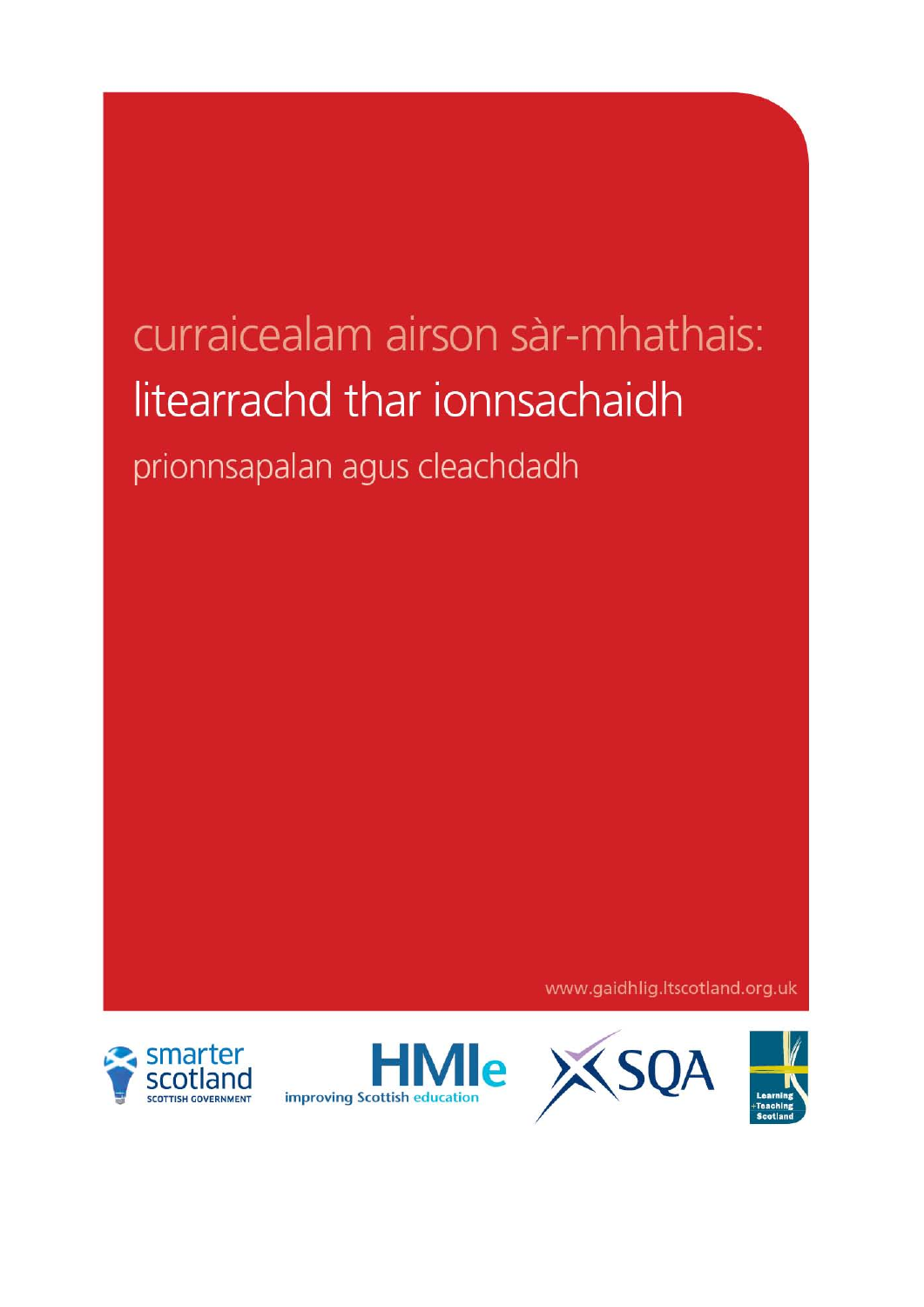# **Litearrachd thar ionnsachaidh Prionnsapalan agus cleachdadh**

Tha cànan agus litearrachd cudromach gu pearsanta, gu sòisealta agus a thaobh na h-eaconamaidh. Tha ar comas air cànan a chleachdadh aig teis-meadhan mar a tha sinn a' toirt air adhart agus a' cur an cèill ar faireachdainnean, ar smaoineachadh, ar n-ionnsachadh agus an ìomhaigh a tha againn dhinn fhìn.Tha cànan na phrìomh phàirt de ar cultar. Tro chànan, is urrainn do chlann agus do dhaoine òga faighinn gu dualchas litreachais a' chinne-daonna agus tuigse fhaighinn air beairteas agus farsaingeachd dualchas litreachais na h-Alba. Tha clann agus daoine òga a' tighinn tarsainn air, a' gabhail tlachd ann agus ag ionnsachadh bho na diofar chànanan a thathar a' cleachdadh nan dachaighean, nan coimhearsnachdan, leis na meadhanan agus le an coaoisean.

Tha litearrachd cudromach anns gach raon ionnsachaidh oir tha e a' fosgladh slighe a-steach dhan churraicealam fharsaing. Tha a bhith litearra a' toirt barrachd chothroman do gach neach anns gach slighe dem beatha, a' cur sìos bhunaitean airson ionnsachadh fad-beatha agus obair, agus a' cur gu mòr ri leasachadh nan ceithir comasan den *Churraicealam airson Sàr-mhathais.*

Feumar comas agus misneachd ann an litearrachd, a' gabhail a-steach gràmar, litreachadh agus labhairt, airson adhartas a dhèanamh anns gach raon den churraicealam. Air sgàth sin, tha dleastanas aig an luchd-teagaisg uile comasan cànain agus litearrachd a thoirt air adhart. Feumaidh a h-uile neach-teagaisg anns gach roinn den churraicealam cothroman a lorg air daoine òga a bhrosnachadh gu bhith a' mìneachadh an smuaintean, a' deasbad mum beachdan agus a' leughadh is a' sgrìobhadh aig ìre a chuidicheas iad gus an sgilean cànain a thoirt nas fhaide air adhart.

*Togail a' Churraicealaim 1*

Tha eòlasan is builean litearrachd ag amas air smaoineachadh breithneachail is cruthachail a thoirt air adhart, cho math ri comasan èisteachd, labhairt, leughaidh is sgrìobhaidh agus na sgilean pearsanta, eadar-phearsanta agus cho-obrachail a tha cho cudromach sa bheatha làitheil agus ann an saoghal na h-obrach. Tha am frèam a' toirt do luchd-ionnsachaidh, do phàrantan is do luchd-teagaisg cunntas farsaing air na diofar chothroman ionnsachaidh a chuireas ri litearrachd, a' gabhail a-steach litearrachd breithneachail.

# **Dè thathar a' ciallachadh le litearrachd?**

Ann a bhith a' mìneachadh litearrachd airson na 21mh linne, feumaidh sinn beachdachadh air na caochladh sheòrsaichean cànain air am bi ar clann agus daoine òga a' tighinn tarsainn agus a bhios iad a' cleachdadh. Mar sin, tha am mìneachadh a' gabhail a-steach rudan mar an t-astar agus na dòighean sa bheil fiosrachadh air a thoirt seachad. Tha am mìneachadh farsaing airson a bhith cinnteach gum bi e fhathast fìor san àm ri teachd. Mar sin, ann an *Curraicealam airson Sàr-mhathais* tha litearrachd air a mhìneachadh mar:

*an seata sgilean a leigeas le neach làn-phàirt a ghabhail ann am beatha an t-sluaigh agus ann an ionnsachadh, tro na diofar riochdan cànain agus na diofar cho-theacsaichean a tha an saoghal a' meas feumail agus luachmhor.*

Tha na h-eòlasan is builean litearrachd ag amas air sgilean cleachdaidh cànain a thoirt air adhart, gu h-àraidh na sgilean a tha air an cur am feum gu cunbhalach leis gach neach nam beatha làitheil. Nam measg sin tha a bhith comasach air eòlas cànain a chur gu feum. Tha iad a' sealltainn mar a dh'fheumas comas a bhith aig daoine òga conaltradh gu h-èifeachdach, an dà chuid aghaidh-ri-aghaidh agus ann an sgrìobhadh, tro raon de mheadhanan a tha a' sìor leudachadh. Tha iad stèidhichte air rannsachadh nàiseanta is eadar-nàiseanta agus frèaman sgilean eile. Tha iad a' gabhail a-steach cho cudromach 's a tha èisteachd agus labhairt agus co-obrachadh èifeachdach ann an toirt ar smaoineachadh agus ar n-ionnsachadh air adhart.

Gu h-àraidh, tha na h-eòlasan is builean a' dèiligeadh ri sgilean cudromach ann an litearrachd bhreithneachail. Chan e a-mhàin gum feum clann is daoine òga a bhith comasach air leughadh airson fiosrachadh: feumaidh iad cuideachd a bhith comasach air obrachadh a-mach dè an earbsa as còir dhaibh a chur san fhiosrachadh, agus aithneachadh cuin agus ciamar a tha daoine a' feuchainn ri ìmpidh a chur orra no buaidh fhaighinn air am beachdan.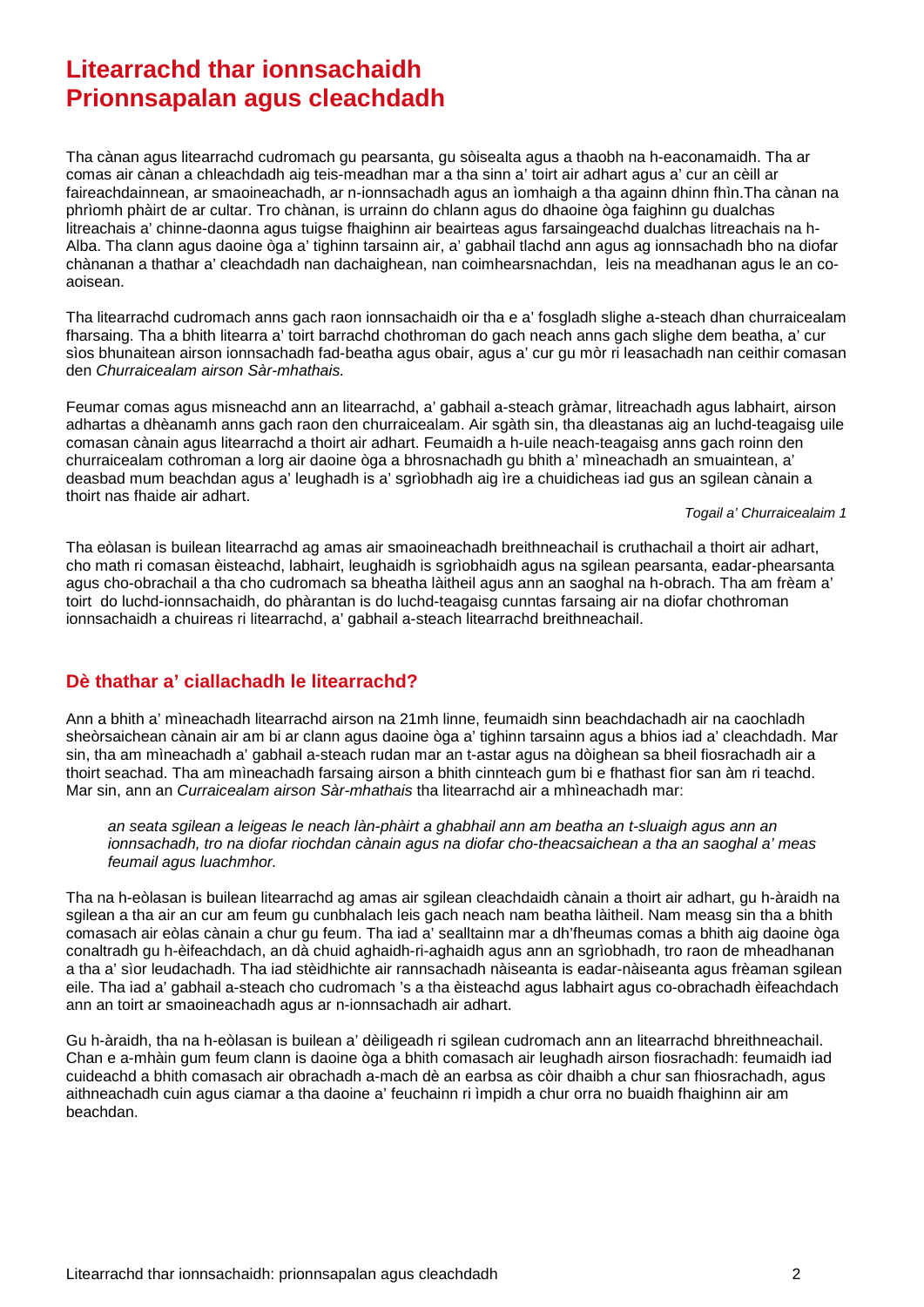# **Ciamar a tha am frèam litearrachd air a chur ri chèile?**

Tha am frèam a' fosgladh le seata de aithrisean a tha a' toirt cunntas air an t-seòrsa obrach sam bu chòir do chlann agus daoine òga uile a bhith an sàs fhad 's a tha iad ag ionnsachadh airson an eòlas agus an sgilean litearrachd is cànain a thoirt air adhart. Cleachdaidh luchd-teagaisg iad seo nam planadh airson ionnsachadh is teagasg, còmhla ris na h-eòlasan agus builean, a tha nas mionaidiche.

Tha na trì cinn san fhrèam litearrachd co-ionann ris an fheadhainn a tha air an cleachdadh ann am frèaman litearrachd is Beurla, litearrachd is Gàidhlig, Gàidhlig (luchd-ionnsachaidh) agus nuadh-chànanan:

- èisteachd is labhairt
- leughadh
- sgrìobhadh.

Fo na cinn sin tha fo-chinn.

Tha na h-eòlasan is builean airson *tlachd agus roghainn* a' daingneachadh cho cudromach 's a tha e a bhith a' toirt cothrom do dhaoine òga roghainnean a dhèanamh a tha a' sìor fhàs gleusta.

Tha earrannan nan *innealan* a' gabhail a-steach sgilean agus eòlas cudromach: mar eisimpleir, tha leughadh a' gabhail a-steach cùisean cudromach leithid ro-innleachdan leughaidh, litreachadh agus gràmar.

Tha na h-earrannan mu *lorg agus cleachdadh fiosrachaidh* a' gabhail a-steach sgilean litearrachd bhreithneachail ann an leughadh; agus tha na h-aithrisean air *tuigse, anailis agus luachadh* a' brosnachadh tuigsinn theacsaichean, chan e a-mhàin tuigse litireil ach cuideachd sgilean aig ìre nas àirde na sin.

Mu dheireadh, tha eòlasan is builean *cruthachadh theacsaichean* a' toirt cunntas air an t-seòrsa chothroman a chuidicheas clann agus daoine òga gus an comas air conaltradh a thoirt air adhart gu h-èifeachdach, mar eisimpleir le bhith a' sgrìobhadh mìneachaidh a tha soilleir agus air a dheagh chur ri chèile.

Tha na h-eòlasan agus na builean air an sgrìobhadh ann an dòigh fhosgailte a leigeas le luchd-teagaisg an atharrachadh a rèir feuman chloinne agus dhaoine òga a tha a' cleachdadh Braille, cànan soidhnigidh agus modhan conaltraidh eile.Tha eisimpleirean air seo sna faclan 'dèiligeadh ri daoine eile' agus 'eadar-obrachadh' an taobh a-staigh bhuilean èisteachd is labhairt.

Tha coileanadh aig a' cheathramh ìre air a dhealbh airson a bhith faisg air an ìre co-cheangailte ri ìre 4 den SCQF.

### **Carson a tha eòlasan agus builean litearrachd air am foillseachadh air leth bho na frèaman litearrachd agus Beurla agus litearrachd agus Gàidhlig?**

Tha *Togail a' Churraicealaim 1* a' daingneachadh cho cudromach is a tha e sgilean litearrachd a thoirt air adhart thar gach raon den churraicealam*.* Tha an luchd-obrach uile – bho na tràth-bhliadhnaichean tro fhoghlam bunsgoile is àrd-sgoile gu ionadan-obrach òigridh agus colaistean – comasach air sgilean litearrachd chloinne agus dhaoine òga a thoirt air adhart agus a neartachadh ann an dòigh chudromach, an dà chuid tro na gnìomhan ionnsachaidh a bhios iad a' planadh agus tro an dèiligeadh ris a' chloinn agus na daoine òga. Tha e riatanach gun dèan sgoiltean, agus na tha ag obair ann an com-pàirt riutha, cinnteach gu bheil an aon tuigse aca air na dleastanasan sin, agus gun toir na dòighean ionnsachaidh is teagaisg aca comas do gach pàiste agus duine òg adhartas math a dhèanamh ann an toirt air adhart an sgilean litearrachd is cànain. Thathar a' sùileachadh gum bi eòlasan is builean litearrachd agus am pàipear seo air an leughadh le diofar luchd-obrach, nam measg dhaoine a tha ag obair ann an leabharlannan sgoile, a tha a' cur gu mòr ri leasachadh sgilean litearrachd chloinne agus dhaoine òga.

# **Dè tha seo a' ciallachadh do theagasg agus ionnsachadh?**

Feumaidh luchd-teagaisg agus luchd-obrach eile a' cheist fhaighneachd, 'Ciamar a tha mi a' coileanadh feuman litearrachd an luchd-ionnsachaidh a tha air mo bheulaibh?' Tha e a' ciallachadh gum feumar smaoineachadh mu dheidhinn nan seòrsaichean eòlais a thathar a' toirt do dhaoine òga air litearrachd. Chan eil e a' ciallachadh gum bi a h-uile neach-obrach a' teagasg a h-uile nì a bhios tidsear Beurla san àrd-sgoil a' teagasg. Bidh e uaireannan ag èirigh a-mach à co-obrachadh còmhla ri roinnean eile; ach thig a' bhuaidh as motha airson luchd-ionnsachaidh bhon luchd-obrach uile anns gach àrainneachd ionnsachaidh a bhith a' cur shuidheachaidhean a tha beairteach ann an litearrachd an lùib a' phrògram ionnsachaidh is teagaisg làitheil.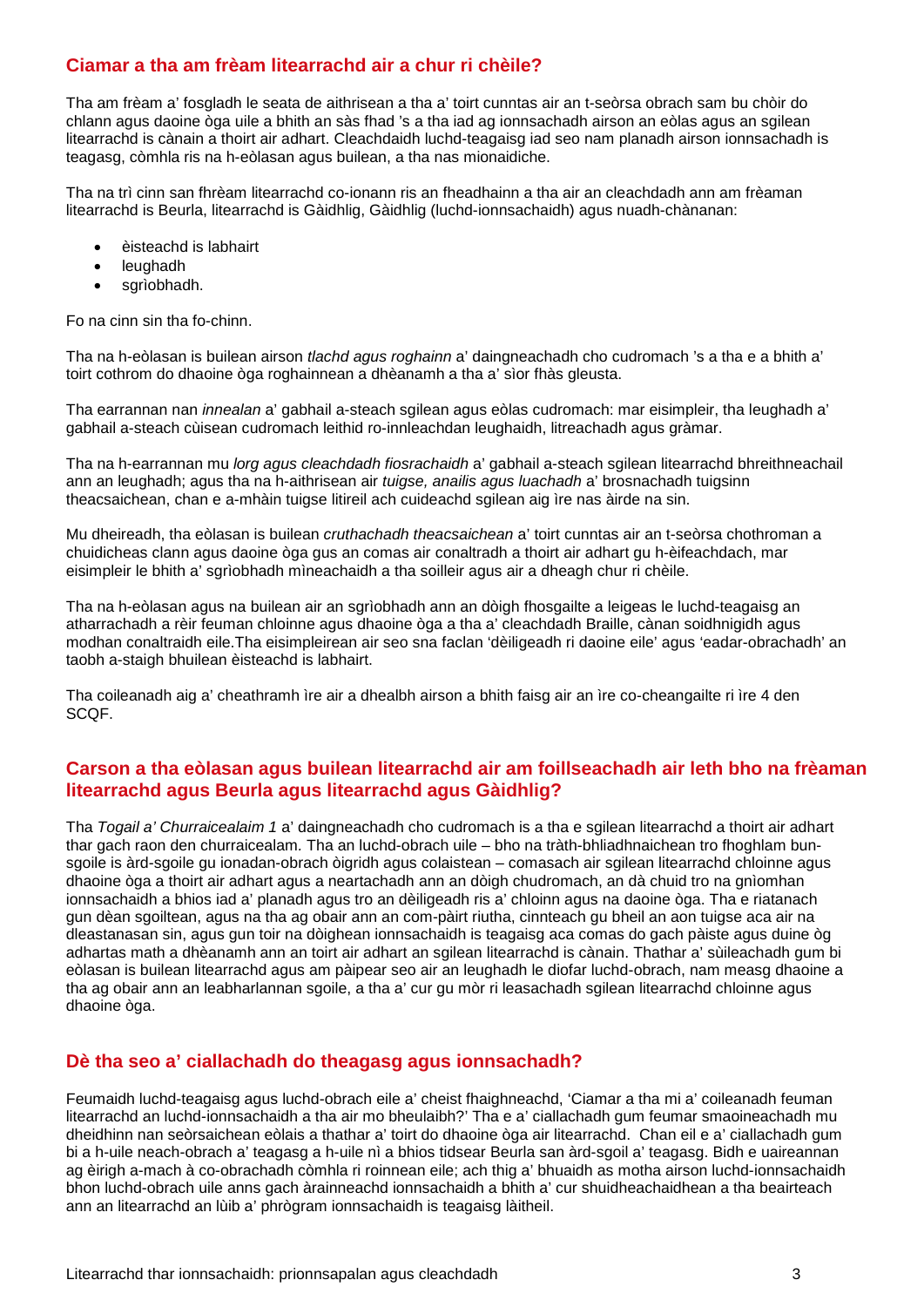#### **Cò ris a tha measadh litearrachd coltach?**

(*Tha an earrann seo a' dol leis a' chomhairle air litearrachd agus Beurla.*)

On tha litearrachd na uallach air an luchd-obrach uile, agus on a tha e cudromach thar gach roinn de dh'ionnsachadh neach òg, bu chòir don luchd-obrach uile a bhith soilleir mu an dleastanasan a thaobh measadh litearrachd. Bidh measadh litrearrachd a' cuimseachadh air an adhartas a tha clann agus daoine òga a' dèanamh ann a bhith a' leasachadh agus a' cleachdadh sgilean feumail ann an èisteachd, labhairt, leughadh agus sgrìobhadh. Bho na tràth bhliadhnaichean chun na h-ìrean as àirde, agus gu h-àraidh aig àm gluasad eadar ìrean, tha e air leth cudromach dealbh shoilleir fhaighinn den adhartas a tha gach pàiste agus neach òg a' dèanamh thar gach roinn de litearrachd airson gum faodar tuilleadh ionnsachaidh a phlanadh no dìth adhartais a chur ceart.

Mar phàirt de mheasadh litearrachd san fharsaingeachd, bidh an dearbhadh air adhartas a gheibhear o bhith a' leasachadh agus a' cleachdadh sgilean litearrachd thar a' churraicealaim o latha gu latha a' cur ris an dearbhadh a gheibhear ann an leasanan cànain. Tha àite cudromach aig gnìomhan measaidh sònraichte cuideachd. Feumaidh luchd-obrach agus luchd-ionnsachaidh an aon tuigse a bhith aca a thaobh na thathar a' sùileachadh ann an litearrachd thar nan roinnean curraicealaim uile, agus gabhaidh seo a dhèanamh le bhith a' deasbad agus a' sealltainn eisimpleirean de dh'obair.

Bu chòir do mheasadh a bhith a' cur an cèill na h-ìre gu bheil clann agus daoine òga a' cur an sgilean litearrachd gu feum thar an ionnsachaidh gu lèir. Mar eisimpleir:

- Dè cho math 's a tha iad air cur ri còmhraidhean agus an smuaintean innse gu soilleir?
- Dè an ìre gu bheil iad a' fàs comasach air prìomh bheachdan theacsaichean a mhìneachadh?
- An urrainn dhaibh an sgilean litearrachd a chur gu feum gu sgileil ann an diofar roinnean de an ionnsachadh agus nam beatha làitheil?

Bidh clann a' sealltainn an adhartais ann an *leughadh* tro bhith a' fàs ann am fileantachd is tuigse agus tro am misneachd ann an leughadh airson ionnsachadh cho math ri ionnsachadh airson leughadh.

Tha eòlasan is builean litearrachd a' cur cuideam air leasachadh ann an *litearrachd bhreithneachail.* Chithear adhartas an seo mar a bhios clann a' gluasad bho bhith a' tional fiosrachadh sìmplidh, gu bhith a' sgrùdadh, a' luachadh agus a' fàs mothachail air an earbsa a bu chòir dhaibh a chur ann am fiosrachadh.

Bidh clann agus daoine òga a' sealltainn an adhartais ann an *sgrìobhadh* tron ìre gun urrainn dhaibh obrachadh leotha fhèin, tro cho pongail 's a tha am beachdan is mar a tha iad air an cur an òrdugh, tro an sgilean ann an litreachadh, puingeachadh agus gràmar, tro cho math is a tha an cuid sgrìobhaidh a' freagairt air an luchd-amais agus cho sgileil 's a tha iad ann a bhith a' cleachdadh cànan.

Faodaidh adhartas ann an *èisteachd is labhairt* a bhith air a mheasadh tro mar a tha iad gan giùlan fhèin ann an suidheachaidhean sòisealta agus ionnsachaidh agus tro òraidean, taisbeanaidhean agus còmhraidhean buidhne. Bheir an raon seo de shuidheachaidhean dearbhadh air am misneachd, mar a tha am mothachadh do dhaoine eile a' fàs tro eadar-obrachadh, air soilleireachd am beachdan agus mar a tha iad gan cur an cèill agus air an sgilean ann an èisteachd ri càch agus a' gabhail an turais fhèin ann an còmhradh.

Chithear ùidh agus dealas luchd-ionnsachaidh anns an dòigh a tha iad a' cleachdadh barrachd sheòrsaichean mheadhanan agus theacsaichean, an seòrsa stuth leughaidh as fheàrr leotha, am misneachd a thaobh a bhith ag innse mu rudan a thachair dhaibh tro labhairt agus sgrìobhadh agus anns an dòigh sa bheil iad a' cur an sgilean ionnsachaidh agus conaltraidh gu feum. Bidh na rudan sin nan comharra air cho soirbheachadh is a bhios iad san ùine fhada ann a bhith a' cleachdadh litearrachd nan ionnsachadh, nam beatha mar shaoranaich agus nan ullachadh airson saoghal na h-obrach.

# **Càit an tòisich mi?**

Dh'fhaodadh tu ceist a chur ort fhèin mun ìre gu bheil thu mar-thà a' toirt cothrom do luchd-ionnsachaidh an sgilean litearrachd a thoirt air adhart. Sa chiad àite, dh'fhaodadh tu beachdachadh air na dòighean sa bheil thu a' cleachdadh èisteachd, labhairt, leughadh agus sgrìobhadh airson ionnsachadh o latha gu latha nad phrògraman teagaisg. Mar eisimpleir, a bheil thu a' toirt chothroman do luchd-ionnsachaidh:

#### **Èisteachd is labhairt airson ionnsachadh**

- dèiligeadh ri daoine eile ann an còmhraidhean buidhne agus clas nach eil sìmplidh?
- ionnsachadh ann an dòigh cho-obrachail mar eisimpleir, nuair a thathar a' freagairt cheistean?
- an smuaintean innse do chàch?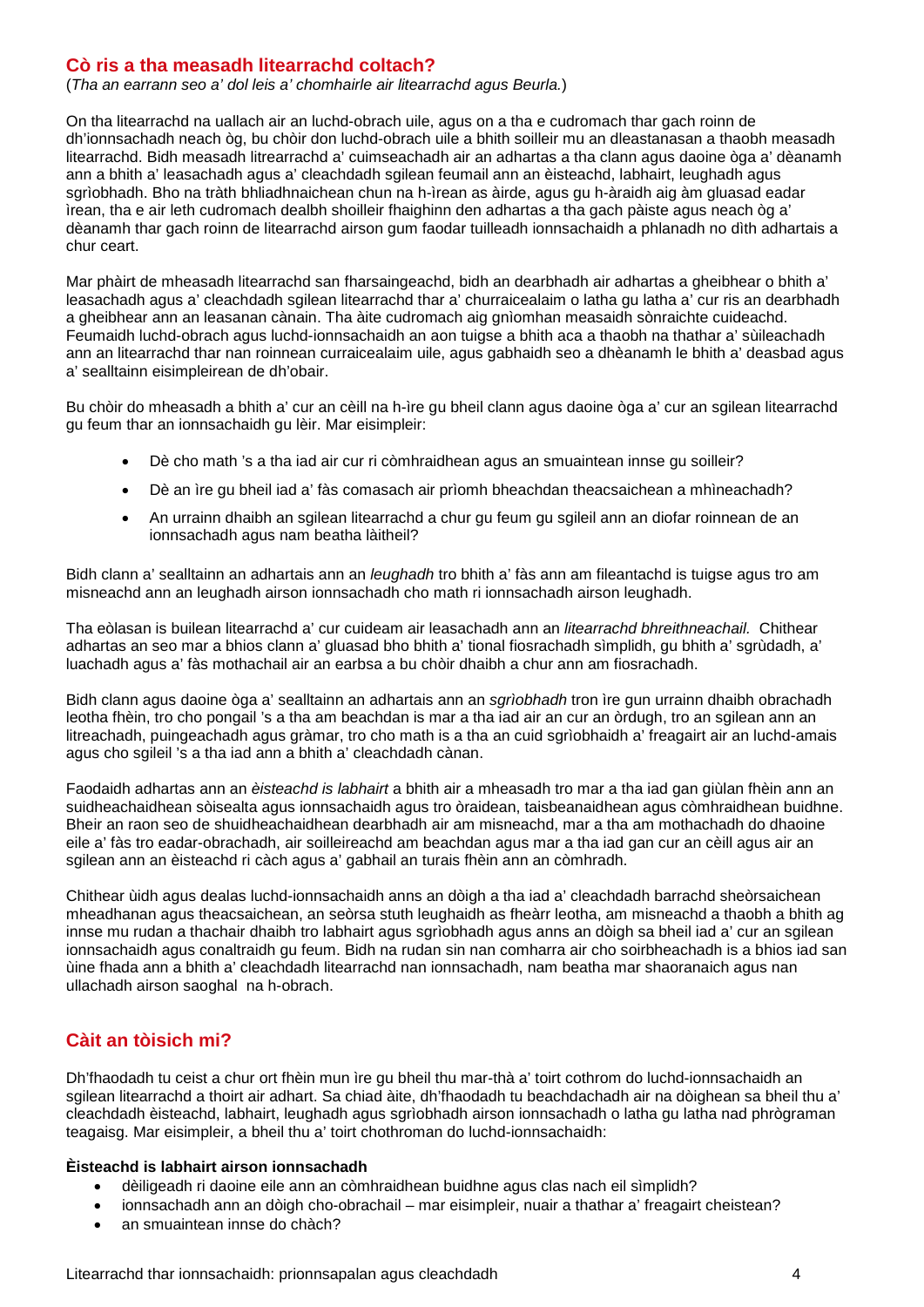• rannsachadh dè na rudan a tha a' cur ìmpidh orra airson an cuideachadh a' smaoineachadh mu dheidhinn dè cho earbsach 's a tha fiosrachadh?

#### **Leughadh airson ionnsachadh**

- fiosrachadh à diofar àitichean a lorg, a thaghadh, a rèiteachadh, a ghiorrachadh agus ceanglaichean a dhèanamh leis?
- beachdachadh air amas agus air prìomh phuingean theacsaichean agus tuigsinn an diofar eadar fìrinn agus beachdan?
- deasbad mu na dòighean sa bheil teacsaichean coltach agus aocoltach ri chèile?

#### **Sgrìobhadh airson ionnsachadh**

- notaichean a dhèanamh, tighinn gu beachdan agus stuthan on d' fhuaradh taic ainmeachadh ann an obair sgrìobhaidh?
- briathrachas a thoirt air adhart agus a chleachdadh ann an dòigh èifeachdach?
- teacsaichean a chruthachadh mar eisimpleir, taisbeanaidhean a leigeas le luchd-ionnsachaidh argamaid no deasbad a dhèanamh no meòrachadh air cùisean?

Far a bheil thu a' freagairt 'tha' do na ceistean seo, tha thu a' cur ri litearrachd an luchd-ionnsachaidh ris a bheil thu an urra.

Chì thu gu bheil litearrachd air a nochdadh mar-thà an taobh a-staigh eòlasan is builean phàirtean eile den churraicealam. Tha e cudromach gun cleachdar eòlasan is builean litearrachd còmhla ris an fheadhainn ann an raointean curraicealaim eile nuair a thathar a' planadh airson ionnsachadh.

# **Dè thathar a' ciallachadh le 'teacsaichean'?**

Mar sin, feumaidh am mìneachadh air 'teacsaichean' a bhith farsaing agus comasach air obrachadh san àm ri teachd: air sgàth sin ann an *Curraicealam airson Sàr-mhathais,* 

*'s e meadhan a tha ann an teacsa trom faodar smuaintean, eòlasan, beachdan agus fiosrachadh a chur an cèill.*

Tha leughadh agus dèiligeadh ri litreachas is teacsaichean eile aig teis-meadhan toirt air adhart eòlas agus tuigse luchd-ionnsachaidh. Tha seo a' gabhail a-steach, chan e a-mhàin teacsaichean air am foillseachadh anns na dòighean sgrìobhte no clò-bhuailte àbhaisteach, ach cuideachd teacsaichean a tha air an labhairt no ann an riochd eileagtronaigeach no film. Faodaidh teacsaichean a bhith ann an cruth leantainneach, a' gabhail a-steach rosg foirmeil traidiseanta, no ann an cruth neo-leantainneach, mar chlàran no ghrafaichean. Tha am frèam litearrachd a' gabhail a-steach mar a tha barrachd is barrachd feum ga dhèanamh de theacsaichean iomamheadhanach, conaltradh didseatach, lìonraidhean sòisealta agus na seòrsaichean eile de chonaltradh eileagtronaigeach air am bi clann agus daoine òga a' tighinn tarsainn nam beatha làitheil. Tha e a' gabhail asteach gu bheil na sgilean a dh'fheumas clann agus daoine òga airson na teacsaichean sin a leughadh eadardhealaichte bho na sgilean air a bheil feum aca airson rosg leantainneach a leughadh.

| Eisimpleirean de theacsaichean                                                                                                    |
|-----------------------------------------------------------------------------------------------------------------------------------|
|                                                                                                                                   |
| nobhailean, sgeulachdan-goirid, deilbh-chluich, bàrdachd<br>teacsaichean fiosrachaidh                                             |
| earrannan labhairt                                                                                                                |
| clàran, mapaichean, grafaichean agus clàran-ama                                                                                   |
| sanasan, bileagan sanasachd                                                                                                       |
| pàipearan chloinne, pàipearan-naidheachd agus irisean<br>cunntais-beatha, litrichean agus puist-dealain                           |
| filmichean, geamannan agus prògraman TBh                                                                                          |
| bileagan, soidhnichean agus postairean                                                                                            |
| reasabaidhean, leabhraichean làimhe agus stiùireadh                                                                               |
| aithisgean agus lèirmheasan                                                                                                       |
| teachdaireachd teacsa, blogaichean is làraich lìonraidh shòisealta<br>duilleagan eadar-lìn, catalogan agus leabhraichean-seòlaidh |
|                                                                                                                                   |